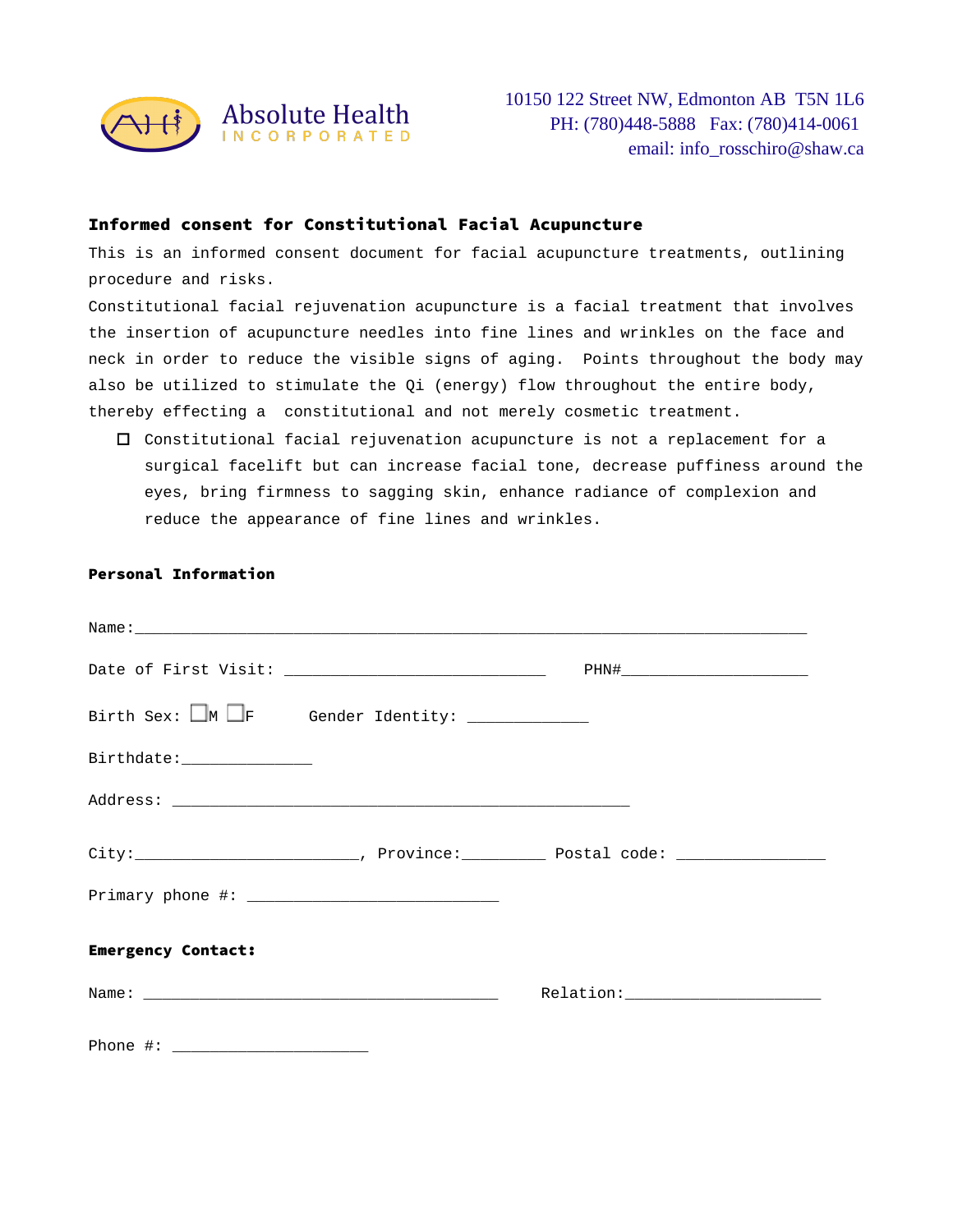### Health Screening

Please list any current health concerns and or diagnoses:

# I acknowledge and declare that I DO NOT have the following contraindications for this treatment (please initial) \_\_\_\_\_\_\_\_\_\_\_\_\_\_\_\_\_\_\_

\_\_\_\_\_\_\_\_\_\_\_\_\_\_\_\_\_\_\_\_\_\_\_\_\_\_\_\_\_\_\_\_\_\_\_\_\_\_\_\_\_\_\_\_\_\_\_\_\_\_\_\_\_\_\_\_\_\_\_\_\_\_\_\_\_\_\_\_\_\_\_\_\_\_\_\_\_

\_\_\_\_\_\_\_\_\_\_\_\_\_\_\_\_\_\_\_\_\_\_\_\_\_\_\_\_\_\_\_\_\_\_\_\_\_\_\_\_\_\_\_\_\_\_\_\_\_\_\_\_\_\_\_\_\_\_\_\_\_\_\_\_\_\_\_\_\_\_\_\_\_\_\_\_\_

- (if you do have any of the following, please check off all that apply to you)
	- □ Cancer
	- $\square$  Hepatitis

\_\_\_\_\_\_\_\_\_\_\_\_\_\_\_\_\_\_

- AIDs
- $\square$  Haemophilia
- $\Box$  Pituitary disorder (such as tumour)
- $\Box$  Acute cold, flu or infection
- $\Box$  Acute herpes outbreak
- $\square$  Pregnancy

Please check if you DO have any of the following:

- $\Box$  High blood pressure
- $\square$  Migraines
- Diabetes
- $\Box$  Skin disorders; dermatitis, rashes
- □ Former cosmetic surgery (if yes please indicate procedure, location and date)
	- o \_\_\_\_\_\_\_\_\_\_\_\_\_\_\_\_\_\_\_\_\_\_\_\_\_\_\_\_\_\_\_\_\_\_\_\_\_\_\_\_\_\_\_\_\_\_\_\_\_\_\_\_\_\_\_\_\_\_

### Potential Risks associated with CFRA

- Bleeding at the insertion sites
- Infection
- Asymmetry in results
- Bruising and puffiness
- Skin irritation and or discomfort
- Nerve injury
- Allergic reaction
- Delayed healing
- Unsatisfactory result

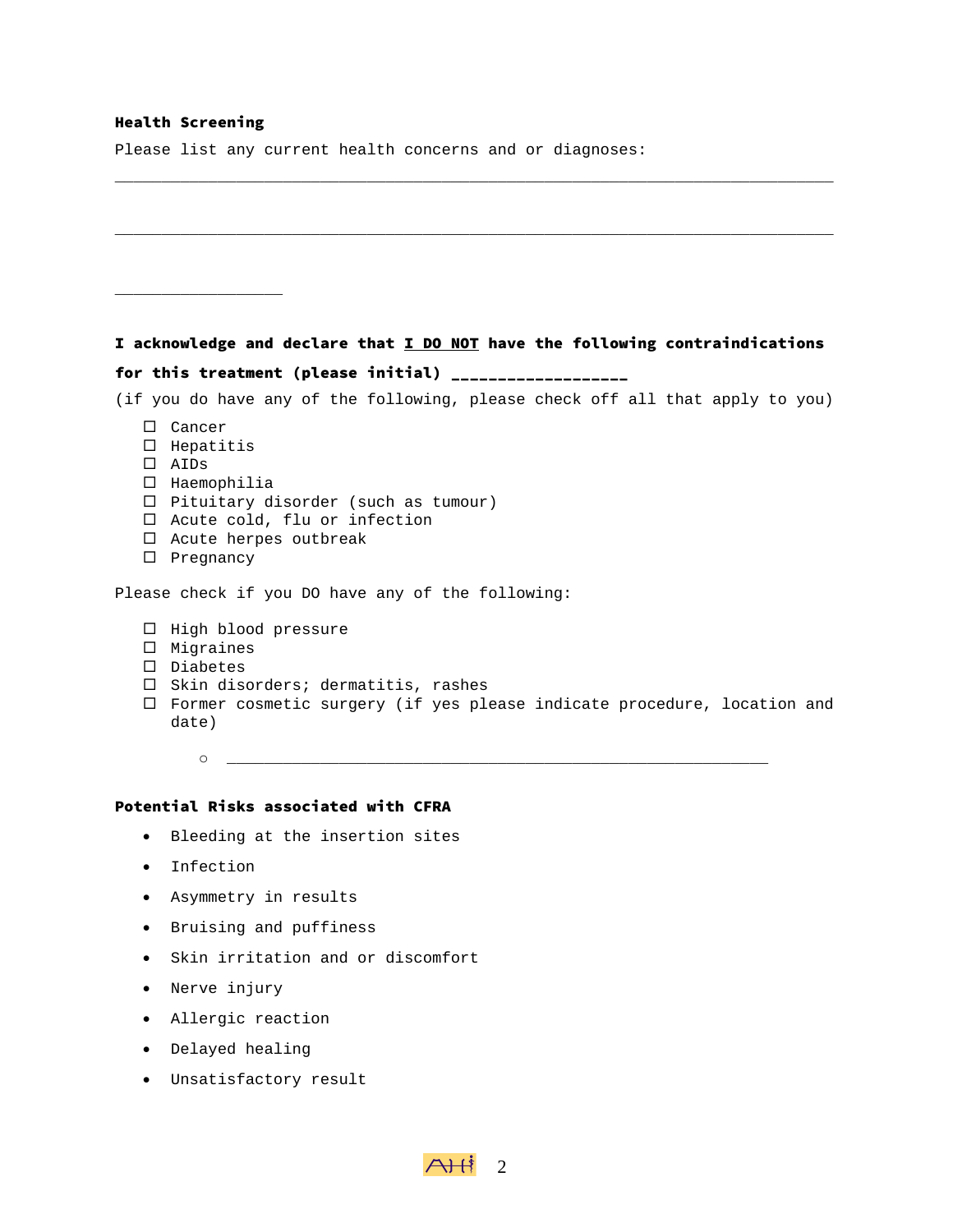Note: Subsequent alterations in facial appearance may occur as the result of the normal process of aging, weight loss or gain, sun exposure and or other circumstances not related to an acupuncture facial. An acupuncture facial DOES NOT arrest the aging process. Future facial acupuncture maintenance treatments may be necessary to maintain the results of an acupuncture facial.

#### *Statement of acknowledgement and consent*

As a patient of Absolute Health incorporated, I, \_\_\_\_\_\_\_\_\_\_\_\_

\_\_\_\_\_\_\_\_\_\_\_\_\_\_\_\_\_\_\_\_\_\_\_\_\_\_\_\_\_\_\_\_\_\_\_\_\_\_\_\_, have read the information and understand that my identity will be protected at all times and, if necessary, identifying information will be altered to protect my privacy. I understand that a record will be kept of the health services provided to me. This record will be kept confidential and will not be released to others unless so directed by myself in writing or unless law requires it.

- The information I have provided is complete, and accurate to the best of my knowledge and inclusive of all health concerns including risk of pregnancy; and all medications, including over the counter drugs.
- I have read the informed consent and am aware of potential risks associated with CFRA.
- I acknowledge that no guarantee has been given by anyone as to the results that may be obtained.
- It has been explained to me in a way that I understand, the above treatment to be undertaken, and that there are risks to the procedure or treatment proposed.

| I, _________________________________, hereby consent to treatment from Dr. Cindy |
|----------------------------------------------------------------------------------|
| Tran, ND for Constitutional Facial Rejuvenation Acupuncture, and intend this     |
| consent to cover the entire course of treatment for my present condition. I      |
| understand this consent is voluntary and may be revoked at any time.             |
|                                                                                  |
|                                                                                  |